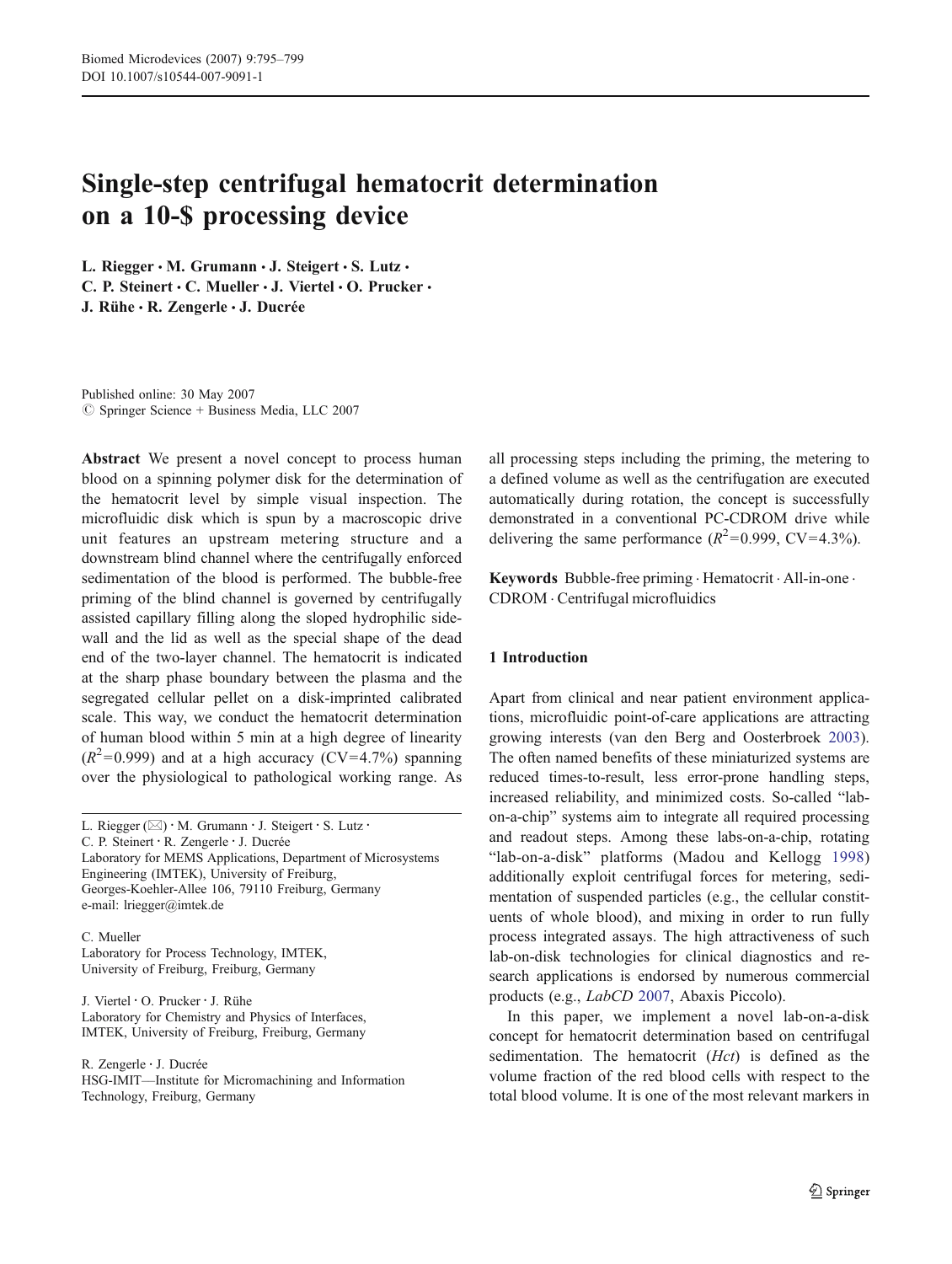<span id="page-1-0"></span>

Fig. 1 (a) The hematocrit structure features an inlet reservoir, an overflow channel confined by a hydrophobic burst valve, and a twolevel measurement capillary. Imprinted calibrated scale bars enable the direct visual readout of the hematocrit after sedimentation of the red

medical diagnostics and routine blood screening, indicating certain diseases (anemia, polycythemia) as well as severe physiological conditions (blood loss, dehydration).

The *Hct* determination by sedimentation is a rather common method in medical diagnostics whenever the number of samples to be analyzed is small (Hermle [2007\)](#page-4-0). This simple standard method additionally constitutes a reference for the Hct determination (Bull et al. [1994\)](#page-4-0).

In our approach (Riegger et al. [2005\)](#page-4-0), fast spinning of the disk by a standard centrifugal drive or even a conventional PC-CDROM drive appreciably accelerates the surface-tension driven self-priming of the dead end capillary, meters the blood volume, and enforces a total sedimentation of the red blood cells within 5 min, only. In contrast to the common benchtop-scale and centrifugeassisted hematocrit determination using a glass capillary (Bull et al. [1994](#page-4-0)), error-prone handling steps like sealing of the capillary, mounting of the capillary into the centrifuge rotor, and the alignment of the calibration-template with respect to the processed capillary are significantly facilitated or even automated; simply apply a droplet of blood on the disk, start the process and read-out the hematocrit!

# 2 Microfluidic structure

The microfluidic structure (Fig. 1(a)) comprises an inlet reservoir for the uptake of the sample (i.e., untreated blood), an overflow featuring a hydrophobic burst valve for metering, and a straight two-level capillary (Fig. 2(a)) for sedimentation. The top and the bottom levels measure a depth of 400 and 800 μm, and their radial lengths are 25 and 25.4 mm, respectively. The calibrated scale bar facilitates the readout of the hematocrit by simple visual inspection. To demonstrate parallelization, up to nine structures have been integrated on a single disposable disk (Fig. 1(b)).

blood cells has terminated. (b) Microfluidic disk and channel structure. The disk which is spun at frequency  $\mu$  follows the format of the common compact disc (CD) and presently permits up to a ninefold degree of parallelization

# 3 Bubble-free priming of a dead end sedimentation capillary

The concept of bubble-free priming of a dead end capillary is depicted in Fig. 2. Capillary forces—assisted by centrifugation—first transport the blood from the inlet into the blind capillary. A distinct depth profile (Steinert et al.



Fig. 2 Bubble-free priming of a dead end channel. (a) Channel profile of the dead end section of the channel. The channel features a depth of 800 μm in the center and 400 μm at the shoulders, respectively. The side walls are sloped by  $\alpha = 17.5^{\circ}$ . The red arrows indicate the path of the meniscus. (b) Initially, the blood propagates along the boundary between the top level of the channel and the sealing lid. After reaching the step-free dead end of the channel, the transition of the fluid to the bottom central level occurs, thus initiating the reverse filling of the channel. The centrifugal force  $F_{\nu}$  shifts the whole process from the minutes to the seconds range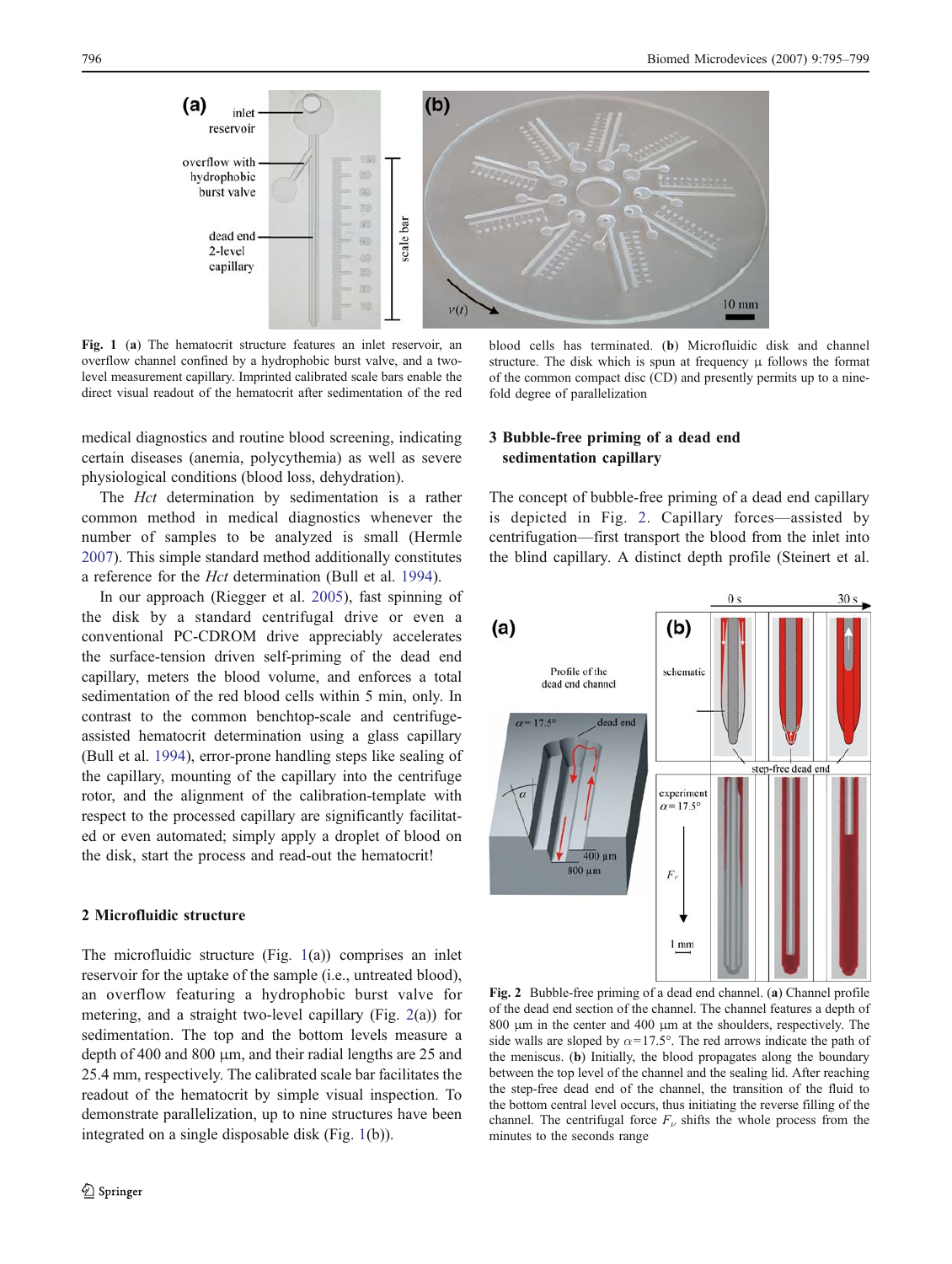<span id="page-2-0"></span>[2004\)](#page-4-0) combined with sloped side walls reliably suppresses trapping of gas pockets upon filling. The sealed and hydrophilized microfluidic capillary channel features a two-level structure where the top level is wider than the bottom central level ("T-shaped cross-section").

As the edge acts as a capillary barrier, a fluidic separation of the two levels at the adjacent edge is established between the two levels. Additionally, capillary filling of the dead end channel is promoted at the top level (i.e., at the shoulders of the "T") where the fluid is exposed to an elevated capillary pressure generated at the edge of the sloped side walls and the lid (Goldschmidtboeing and Woias [2005\)](#page-4-0). As the fluid progresses in the downstream direction, air is hence removed through the lower central level.

As the fluid reaches the step-free dead end where the sharp, adjacent edge between the two levels vanishes (Fig. [2\(](#page-1-0)a)), the capillary-driven fluid can penetrate the bottom central level to fill the capillary in the reverse direction without trapping of air bubbles.

Both priming phases can appreciably be accelerated from minutes to seconds by simultaneous centrifugation. The capillary priming can even further be improved by increasing the slope angle  $\alpha$  of the side walls of the bottom and the top levels (shoulders), respectively. This way, the dependency of the capillary pressure on geometrical constraints is exploited in two aspects. On the one hand, the increased slope angle  $\alpha$  reduces the critical angle between the side wall of the shoulders and the lid, thus locally increasing the capillary pressure (Goldschmidtboeing and Woias [2005\)](#page-4-0). On the other hand, the capillary pressure at the bottom level is reduced by the same effect. Overall, the pressure gradient is enhanced and priming at the top level is accelerated.

## 4 Disk fabrication

The hematocrit-disk, made from cyclic olefin copolymer (COC [2007\)](#page-4-0) which was selected due to its good compatibility with our surface coating procedures, is structured by CNC-micromachining by a tool tapered at  $\alpha$ . The geometrical dimensions of the microstructures without undercuts would simply allow the transfer to industrial scale production technologies (e.g., injection moulding).

The milled disk is then activated by an  $O_2$ -plasma and a hydrophilic polymer displaying photoreactive groups is deposited onto the disk by dip-coating. The polymer is based on a partially hydrolyzed poly(ethyloxazoline) to which photoreactive benzophenone units are coupled by means of a polymer analogous reaction (Chang et al. [2002\)](#page-4-0). The coating is then UV cured at 365 nm, 3 mW cm<sup>-2</sup> for 1 h, yielding both crosslinking and chemical attachment to



Fig. 3 Priming, metering, and sedimentation of a blood sample, induced by the centrifugal force  $F_{\nu}$ .  $(1)$  After an unmetered volume of whole blood is dispensed into the inlet reservoir, the capillary is primed within 1–3 s upon acceleration. ② Beyond 30 Hz, the

capillary barrier breaks and thus removes the excess liquid via the overflow channel. ③ After sedimentation, the hematocrit can be determined by inspecting the imprinted scale, e.g.  $Hct = 54\%$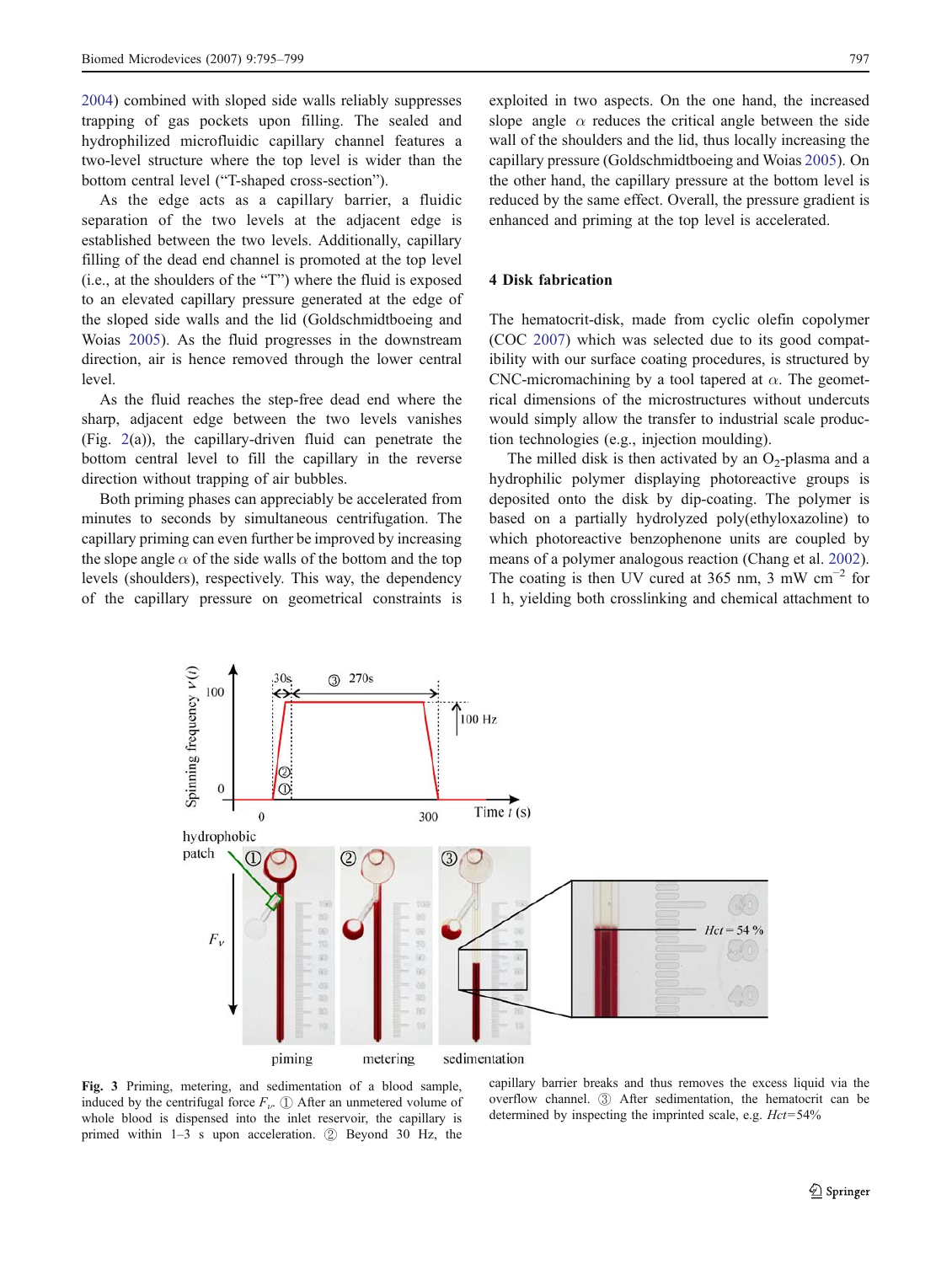<span id="page-3-0"></span>Fig. 4 (a) The microfluidic disk is bonded to a conventional CDR by double-sided adhesive tape. (b) This test disk can readily be inserted into any conventional CDROM drive. For safe operation, a common CAV (constant angular velocity) drive is selected and the rotational speed has to be limited to 6,000 rpm (i.e.,  $30\times$ ) which can be done with the ASPI hardware protocol



the surface. This hydrophilic layer also blocks the surface against biofouling, i.e. protein or cell adsorption to the channels are efficiently suppressed.

Next, a modified felt pen is used to precisely place a droplet of dissolved Teflon (1 vol-‰) at the inlet of the overflow channel to define a capillary burst valve (McNeely et al. [1999](#page-4-0)) for the metering of the blood. The disk is finally sealed by a rigid double-layer foil made of COC by temperature diffusion bonding.

#### 5 Experimental protocol

After loading of the blood sample, the capillary priming of the microfluidic structure initiates. This priming process can appreciably be accelerated by simultaneous centrifugation to finish priming within seconds, compared to less than 1 min with the disk at rest (Fig. [3](#page-2-0)).

Once the whole capillary is filled, the investigated blood volume is metered to 20 μl by an upstream overflow channel. This channel opens when the burst frequency of the capillary valve at its entrance is surpassed at 30 Hz. Next, the metered volume is centrifuged for 5 min at 100 Hz (equaling approximately 16,000 g at a mean radial position of 4 cm). A shock interface between the plasma in

the supernatant and the concentrated cells evolves, moving rapidly towards the dead end after reaching 100 Hz. While the sedimentation proceeds, the shock interface decelerates and eventually reaches a stationary radial position after about 300 s. At this point the centrifugation is discontinued to allow the readout. The hematocrit is determined at rest by visual inspection of the plasma-pellet interface on the calibrated, disk-imprinted scale.

# 6 Processing in a PC-CDROM drive

For use in a conventional PC-CDROM drive, a double-sided adhesive tape is sandwiched between the disk and a standard, pre-written CDR (Fig. 4(a)). Unmetered samples of whole blood are introduced into the inlet reservoirs. Next, the disk is inserted into the CAV (constant angular velocity)-based CDROM (Fig. 4(b)) and the CD-ROM data track is completely read to provide a constant rotational frequency. For safety reasons, the data transfer rate is limited to  $30\times$ (corresponding to 6,000 rpm) which can be done by the ASPI (Advanced SCSI Programming Interface) hardware protocol. During the acceleration phase, the blood sample is precisely metered. Finally, the hematocrit can directly be read out on the disk-imprinted, calibrated scale bar.

Fig. 5 The experimental results of the hematocrit measurements are calibrated by the microhematocrit method (Bull et al. [1994\)](#page-4-0). The low CV of 4.7% and 4.3% and the high linearity of  $R^2$ =0.999 allow high precision measurements with a standard centrifuge (a) as well as a conventional PC-CDROM drive (b), respectively. The small offset in contrast to the reference measurements accounts to a pre-sedimentation during the priming and metering phase